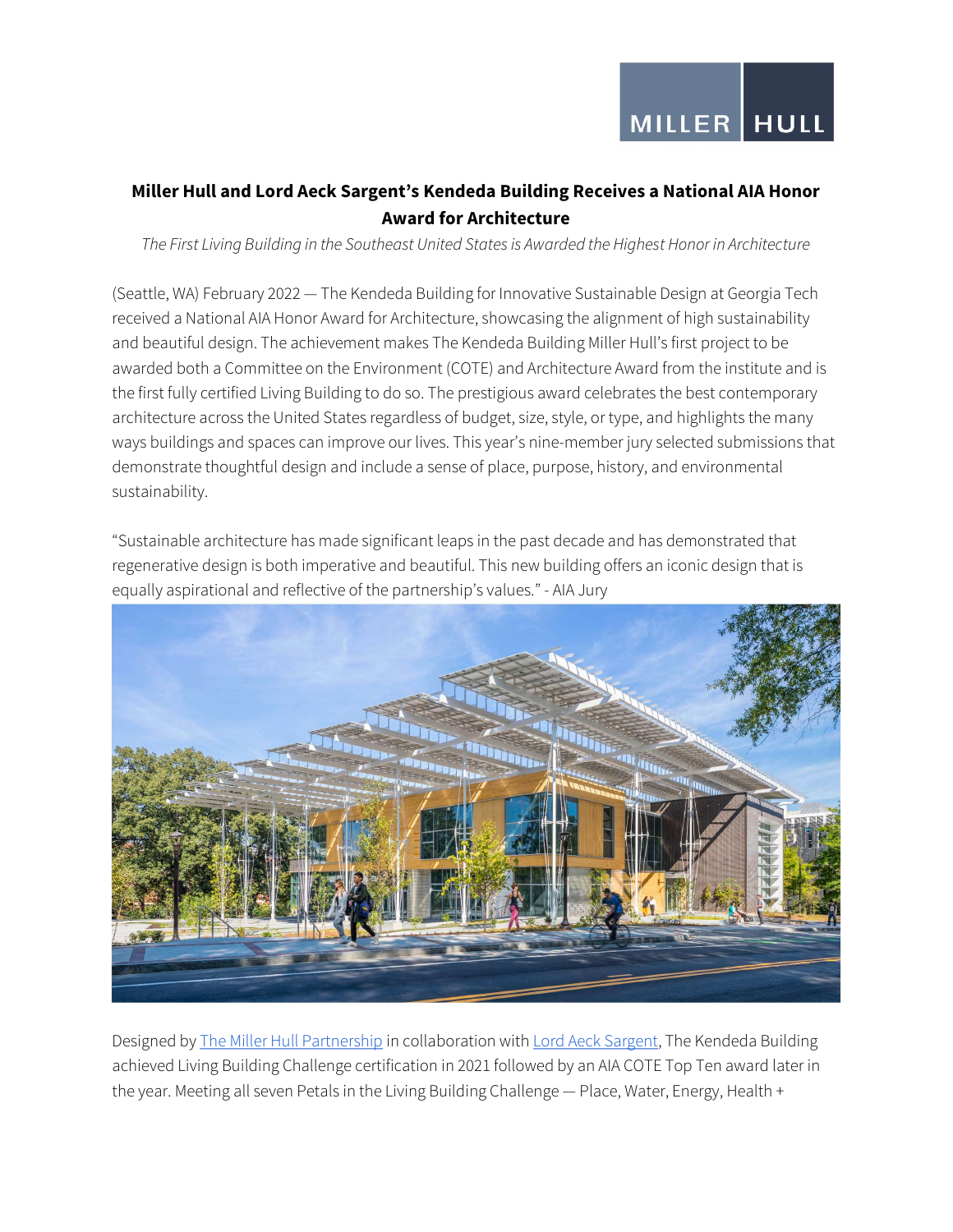# MILLER | HULL

Happiness, Materials, Equity, and Beauty — the project is the first Living Certified building of its scale in the Southeast U.S., where a mixed-humid climate featuring periods of intense rainfall poses many challenges. Over the course of the performance period, the building generated enough energy from its rooftop solar panels to power all of its electrical systems, store additional power in its batteries, and export excess to other campus facilities. It also collected, treated, and infiltrated 100% of the site rainfall while supplying potable water for all its building functions.

The building's goal is to support the educational mission of Georgia Tech while transforming the architecture, engineering, and construction industry in the Southeast U.S. by advancing regenerative building and innovation, and showcasing synergies between environmental stewardship, social equity, and economic development. Regenerative buildings create more resources than they use, including energy and water. Through the act of creating buildings that are regenerative, the project team and Georgia Tech are charting a path for others to reverse climate change, support human health, and address social inequalities

### About The Miller Hull Partnership, LLP

The Miller Hull Partnership, LLP is an internationally recognized architecture, planning, urban and interior design firm that works to create a regenerative and inclusive future through the built environment. Since its founding in 1977, Miller Hull has been designing dynamic and environmentally responsible buildings that provide enduring value for their communities. The firm has a studio in Seattle and San Diego with work extending across multiple typologies for a range of public and private clients where people Live, Work, Learn, Gather and Serve. Widely recognized for innovative, timeless designs and a partnershipdriven practice, Miller Hull has received over 350 local, regional, national, and international awards for design excellence, including the American Institute of Architects Firm Award and Architect 50's Top Firm for Sustainability. For more information, please visit www.millerhull.com.

#### About Lord Aeck Sargent

Lord Aeck Sargent is an award-winning architecture, planning and interior design firm serving clients in the college and university, K-12 education, multi-family housing/mixed-use/commercial, and urban design/planning markets with specialization in sustainable design, science and technology, arts and culture and historic preservation. The firm's experts in these practice areas have deep regional and national experience and collaborate across firm offices located in Atlanta; Ann Arbor, Michigan; Austin, Texas; Chapel Hill, North Carolina; Lexington, Kentucky; and Washington, D.C. Lord Aeck Sargent has been named one of Atlanta BusinessChronicle'sTop 25 Architectural Firms 15 times, received the American Institute of Architects' National Honor Award and has been in Engineering News-RecordMagazine'sTop500 Design Firms list 10 times. LAS is consistently ranked on ENR's Top 100 Green Design Firms list and has been named a Top Green Design firm by multiple publications. www.lordaecksargent.com.